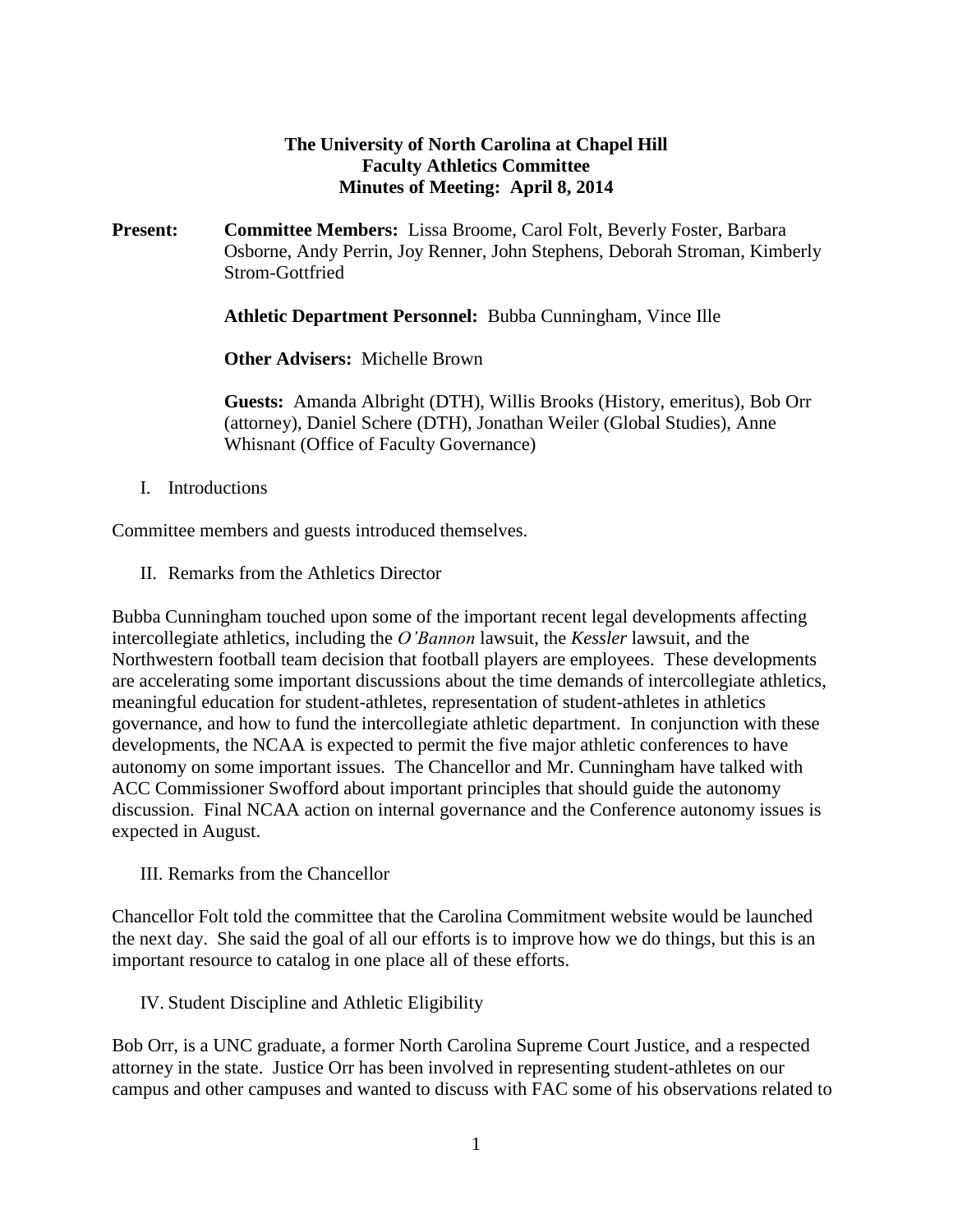student discipline issues and athletic eligibility. Justice Orr began his remarks by thanking Chancellor Folt and Bubba Cunningham for their leadership in moving Carolina forward. Justice Orr said student-athletes should not be treated unfairly in the NCAA disciplinary process. He noted that this process can keep student-athletes from competing, deprive them of their scholarship, and result in public damage to their personal reputation. He cited the situation of his former client, Devon Ramsay, and an article about him in the April 7, 2014 issue of Sports Illustrated. Orr believes that the NCAA does not provide any rights for student-athletes. For Devon Ramsay to appeal his loss of eligibility by the NCAA he would have had to have admitted that an NCAA violation had occurred. Ramsay resisted that course and was successful in having his original determination reheard based on additional evidence.

Orr says the NCAA disciplinary process is driven by the eligibility concept. If a student-athlete competes while ineligible, then the University is punished. As a result, Orr believes that Universities hold student-athletes out of competition even if they are not certain that an NCAA violation has occurred. Orr also criticized the NCAA's investigative process as sometimes seeming like a fishing expedition with unduly intrusive inquiries into many areas, including family financial matters. He also noted the secrecy surrounding NCAA investigations, and the varying punishments in seemingly similar cases. Orr believed that there is a presumption of guilt in the NCAA enforcement process rather than a presumption of innocence.

Orr's main point was that student-athletes should receive additional rights and due process in the NCAA enforcement process. Lissa Broome noted that UNC and other schools were now assisting student-athletes involved in NCAA enforcement actions in paying for attorneys, following clarity from the NCAA about the propriety of using Student Assistance Funds for legal representation related to NCAA enforcement matters. Bubba Cunningham noted that NCAA enforcement and improving the enforcement process will continue to be topics of concern for our school and for others.

#### V. Communications

The committee discussed possible dates for two public forums to hear from faculty. It was noted that these discussion opportunities were in process before the retired faculty letter published in the News & Observer criticized the faculty for a lack of attention to issues related to athletics and academics. The forums will be on April 23  $(3:30 - 5:00)$  and April 24  $(9:30 - 11:00)$ . In addition, additional information, including posting the committee's minutes, will be added to the FAC section of the faculty governance website. The committee may have a one-page information sheet available about reform efforts to date, for those interested. The committee will also have a moderator and timekeeper for each forum.

The committee unanimously adopted the following resolution to be presented at the next Faculty Council meeting:

The Faculty Athletics Committee reaffirms, and recommends that Faculty Council reaffirms, the principle that academic integrity is inviolable. It is never acceptable for any person or unit to compromise, or allow to be compromised, the integrity of the educational or research missions of the university.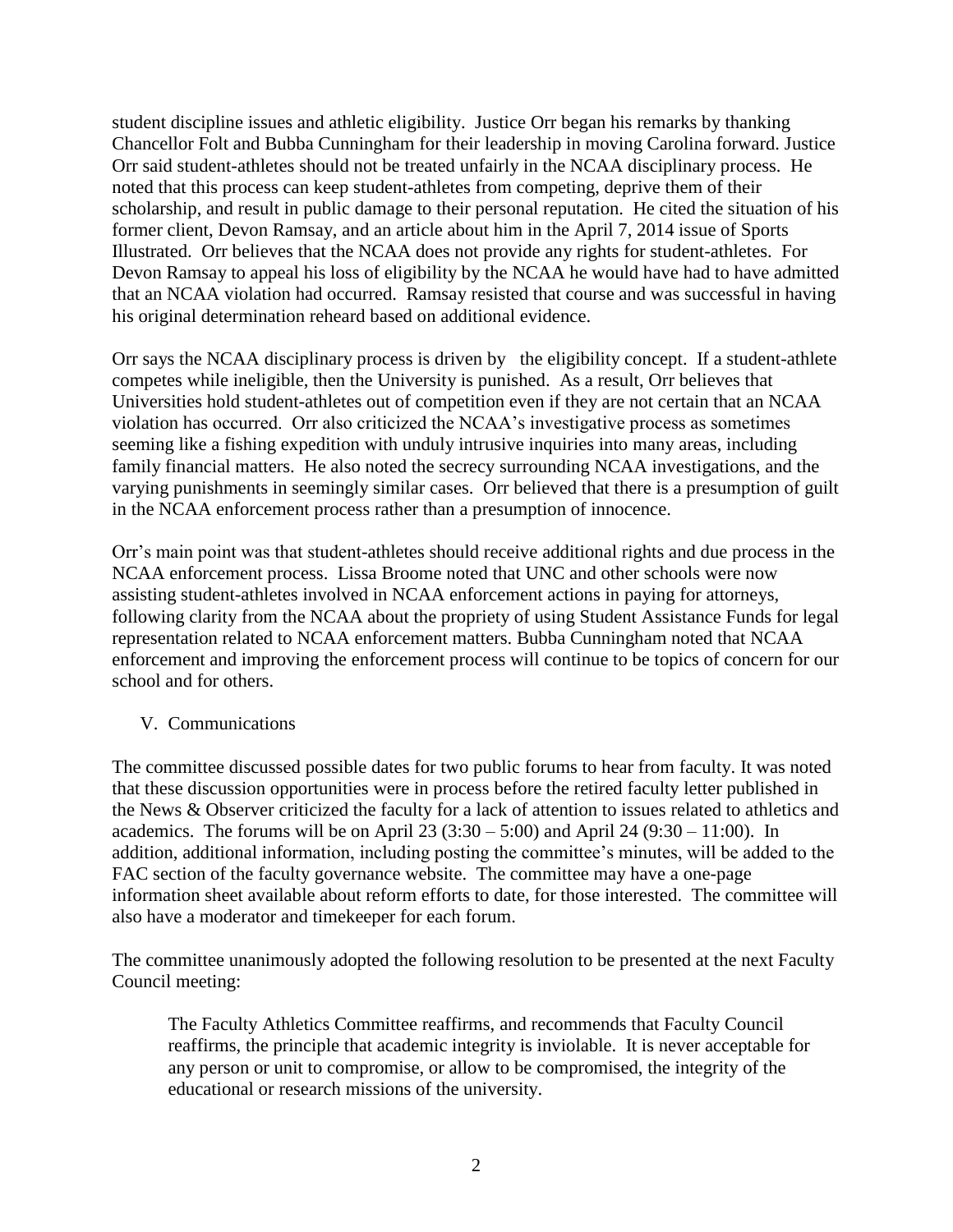The committee also unanimously adopted the following statement to be posted on the Committee's webpage and sent to the retired faculty who wrote the letter appearing in the News & Observer.

As a faculty who have consistently insisted upon integrity and reform, we would like to reassure our current and past colleagues that faculty governance is alive and well. Faculty have provided input, leadership, and critical guidance at every step of the extended inquiry and reform processes following the scandals. We invite current and former colleagues to join us at meetings, speak with us to learn more about the complexities of the situation, and offer input. Through the reforms put in place through faculty, administrative, and staff cooperation, we are striving to make Carolina a leader in transparency and openness.

VI. Updates

Professor Renner is still trying to arrange time for focus group discussions with SAAC representatives from Softball and Baseball.

The Student-Athlete Academic Initiative Working Group circulated a draft document regarding principles guiding contact between faculty and ASPSA staff, Faculty and Coaches, and ASPSA staff and student-athletes. The draft also includes a list of resources to use if there are any problems with these communications. Professor Deborah Stroman expressed concern about not allowing coaches and their staff to contact instructors with whom they may have a prior relationship. FAC members were asked to review this draft and provide input to the Working Group.

The meeting adjourned at 4:45 p.m.

Minutes respectfully submitted by Lissa Broome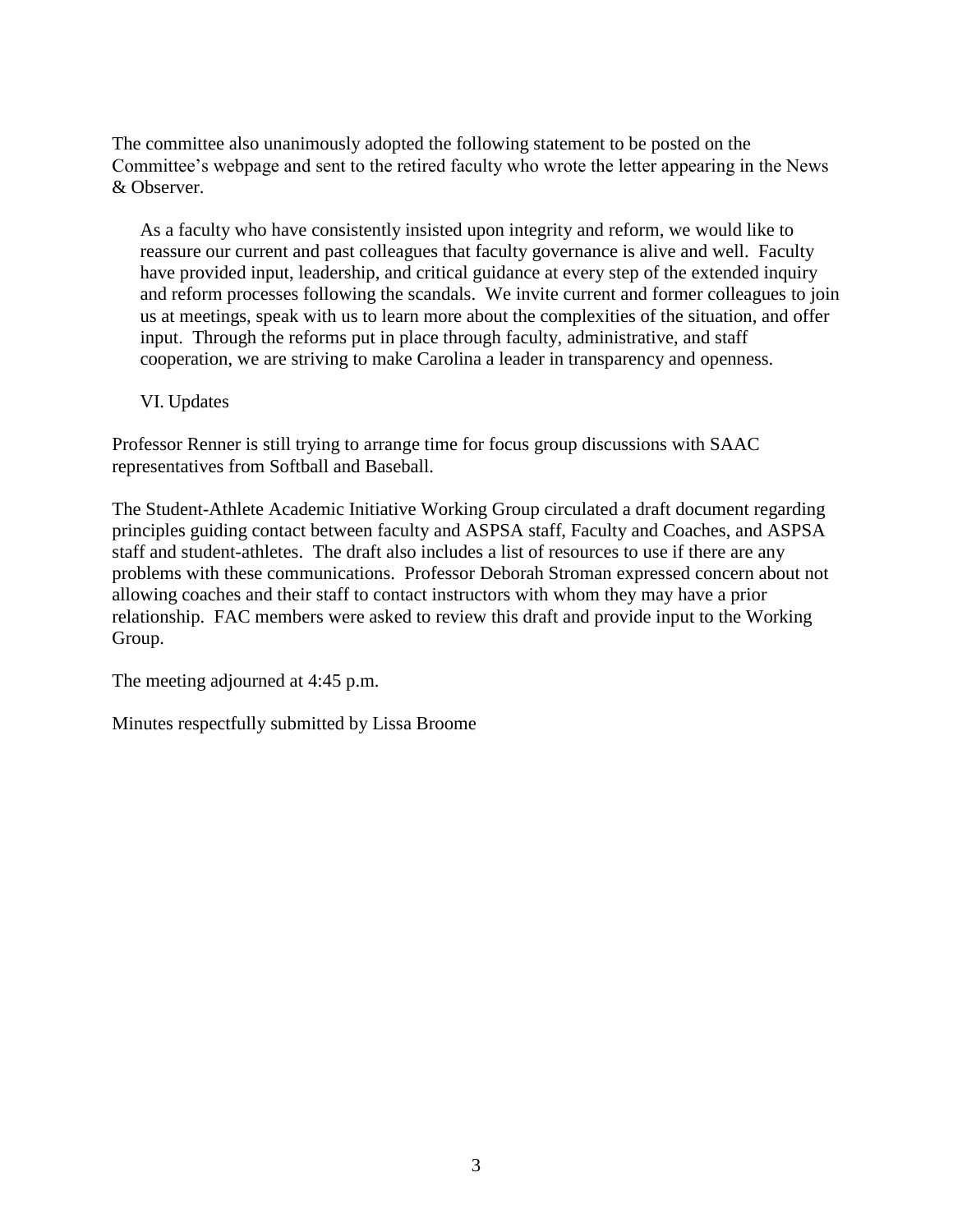#### MEMO TO: UNC FACULTY ATHLETIC COMMITTEE FROM: ROBERT F. ORR RE: NEED FOR REFORM IN STUDENT DISCIPLINE MATTERS ON ATHLETIC ELIGIBILITY DATE: APRIL 8, 2014

INTRODUCTION: Over the course of the last several years a host of issues pertaining to college athletics and its governing membership organization, the NCAA, have received enormous amounts of national attention. Whether it's the "pay the players" issue; union organization rights as articulated in the recent NLRB ruling for Northwestern football players; or educational issues surrounding college players, these major policy issues are resonating throughout the national media and the public's dialogue. However, one of the most important issues not being talked about and not being considered for reform is the methodology of discipline imposed on these students by the schools and the NCAA.

My perspective has been driven by my representation of numerous students playing college athletics and the eligibility issues they faced. These athletes included football players at UNC, basketball players at UCLA and St. John's University, and a soccer player at San Diego University. While each of these cases ultimately resulted in restoration of eligibility the process and application of the NCAA Bylaws and the resulting application of those Bylaws by the schools involved and the NCAA have lead me to join the growing ranks of reform advocates of the system. The following is a brief bullet point summary of the issues that need to be addressed in my opinion both internally at member schools and at large by the NCAA.

ENFORCEMENT MODEL OF THE NCAA: While my characterizations of the enforcement model are colored by my experiences with it, I do not hesitate in categorizing it as fiendishly clever. It is set up with the complicity of the member institutions through a 400 plus page Manual that begins with Principles and evolves into Bylaws that govern the system. The key component of the enforcement of these Bylaws is the concept of "Eligibility: Academic and General Requirements" found in Article 14 of the Operating Bylaws. For a student to participate in an NCAA sanctioned athletic event he or she must be "eligible". Participation by an "ineligible" student constitutes a violation of the Bylaws and puts the school at risk of punishment by the NCAA. (The large hammer applied is forfeiting of revenue earned in games in which "ineligible" athletes participated, forfeiting of games and championships etc.) Thus, when a school believes or thinks or suspects that a student may have somehow violated a Bylaw, the prudent course is to hold the student out of any competition in order to protect the school and its revenues. This decision to withhold from competition or suspend the player pending determination is made without any process in the Bylaws or from my experience by the schools. And if a student is later determined to have not committed a violation or a minimal one but has missed numerous games or a season, then that's just too bad for the student. The enforcement model operates on the premise that schools, boosters, outside persons, friends

of the student – whomever – may "cheat" and thereby provide an unfair competitive advantage to the school. Therefore, the system is set up to catch these entities prior to a student actually enrolling in college through their period of time as an enrolled student and encompasses virtually the entire circle of individuals who might have contact with the student. However, the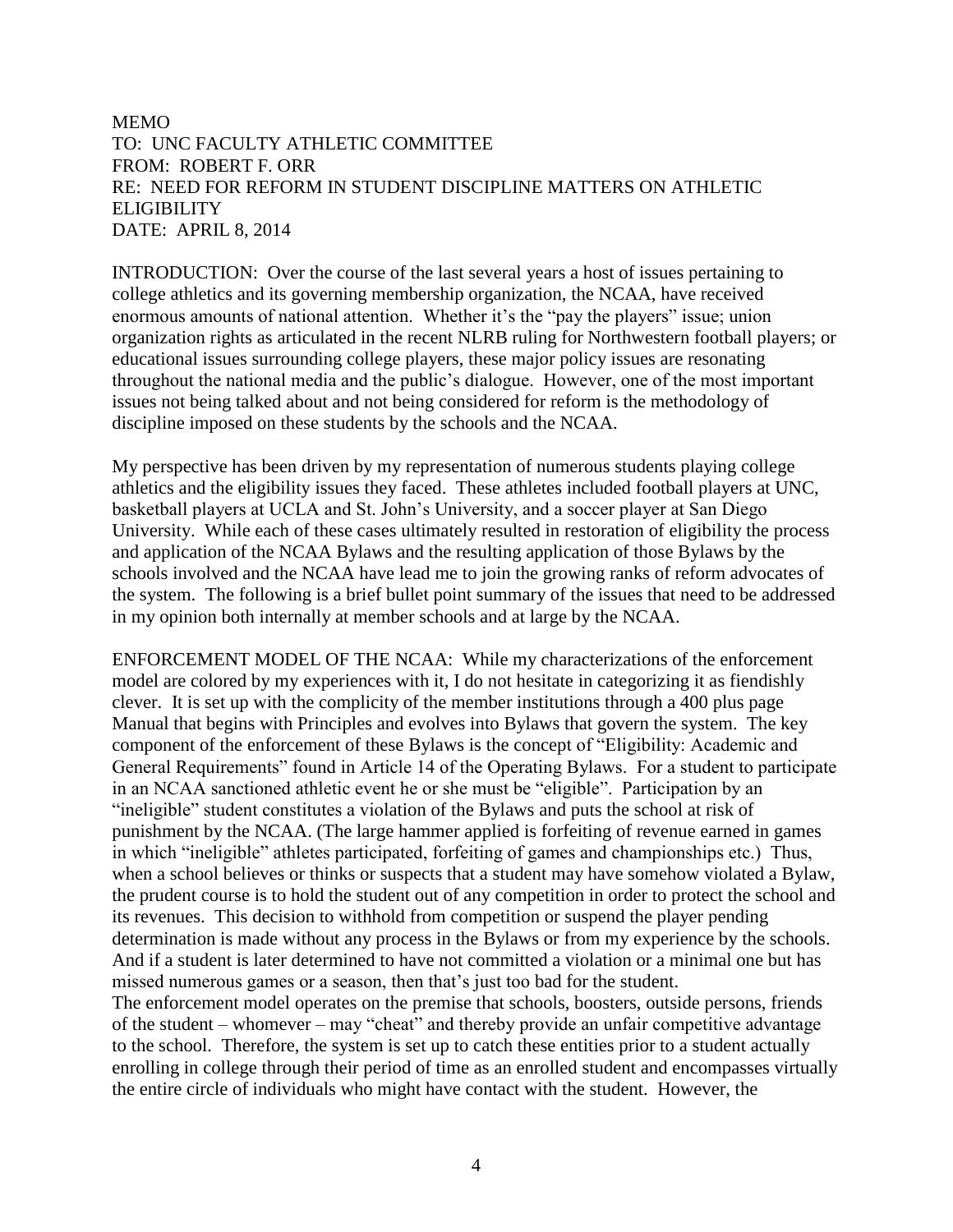punishment system is also set up to primarily punish the student – not the adult(s) involved in creating the violation circumstances.

 It is obvious that the entire NCAA system is based upon the talent and efforts of students that compete in athletics at the college level. However, the NCAA Manual of Bylaws (and all rules and regulations derived from the Bylaws) provides no rights for the students in the disciplinary process. This conclusion is irrefutable since the Manual is geared exclusively toward punishment of the member institutions and all rights provided in the Bylaws pertain to the schools not the students. For example: PJ Harriston had no right to appeal the decision made that he had received improper benefits and was ineligible to play. UNC opted not to appeal which was its right but Harriston had no such right. In addition NCAA legal counsel has consistently argued in various court cases that the students have no rights in the collegiate system.

A student who is faced with the potential loss of the opportunity to compete in college athletics as well as the potential loss of his or her scholarship due to an alleged NCAA violation should be entitled to the following minimal rights:

- The student should be fully and honestly informed at the beginning of the facts surrounding the alleged violation; the implications if found guilty of the violation; and the procedural process that will be employed in determining guilt and if guilty the punishment.
- The student should not just be informed of the right to have an attorney as part of the process but the school should give the student ample time to secure an attorney before the determination of guilt. The NCAA has intimated that a pro bono attorney for a student playing college sports would be considered an improper benefit and thus a Bylaw violation. This policy should be rejected by the member schools and a student should be allowed to have adequate representation reflective of their economic circumstances and rights in the process. Schools are permitted by NCAA Bylaws to have an attorney hired by the school to represent the student if the issue is eligibility. Few schools are willing to do this plus it needs to be made clear that the attorney has only one professional responsibility and that is to the student regardless of whether the school is paying the attorney. The student should not in any case be represented or counseled by a school attorney since that presents an immediate and inherent conflict of interest.
- The student should be entitled to a reasonable hearing in which he or she while adequately represented by legal counsel should they choose to use an attorney, can contest the evidence, interpretation and application of the NCAA Bylaws before a determination of a violation of NCAA Bylaws.
- The process should be open and transparent. If FERPA issues are present the student in consultation with his or her attorney should be able to waive the right so that the process and actions of the schools and the NCAA cannot be buried in secrecy.
- Alleged academic violations by the student should be handled by the standard Honor Court process employed by the school for all students. The determination by the Honor Court or school process should be the final determination as opposed to a determination by the NCAA staff. Simply because the academic violation involves a school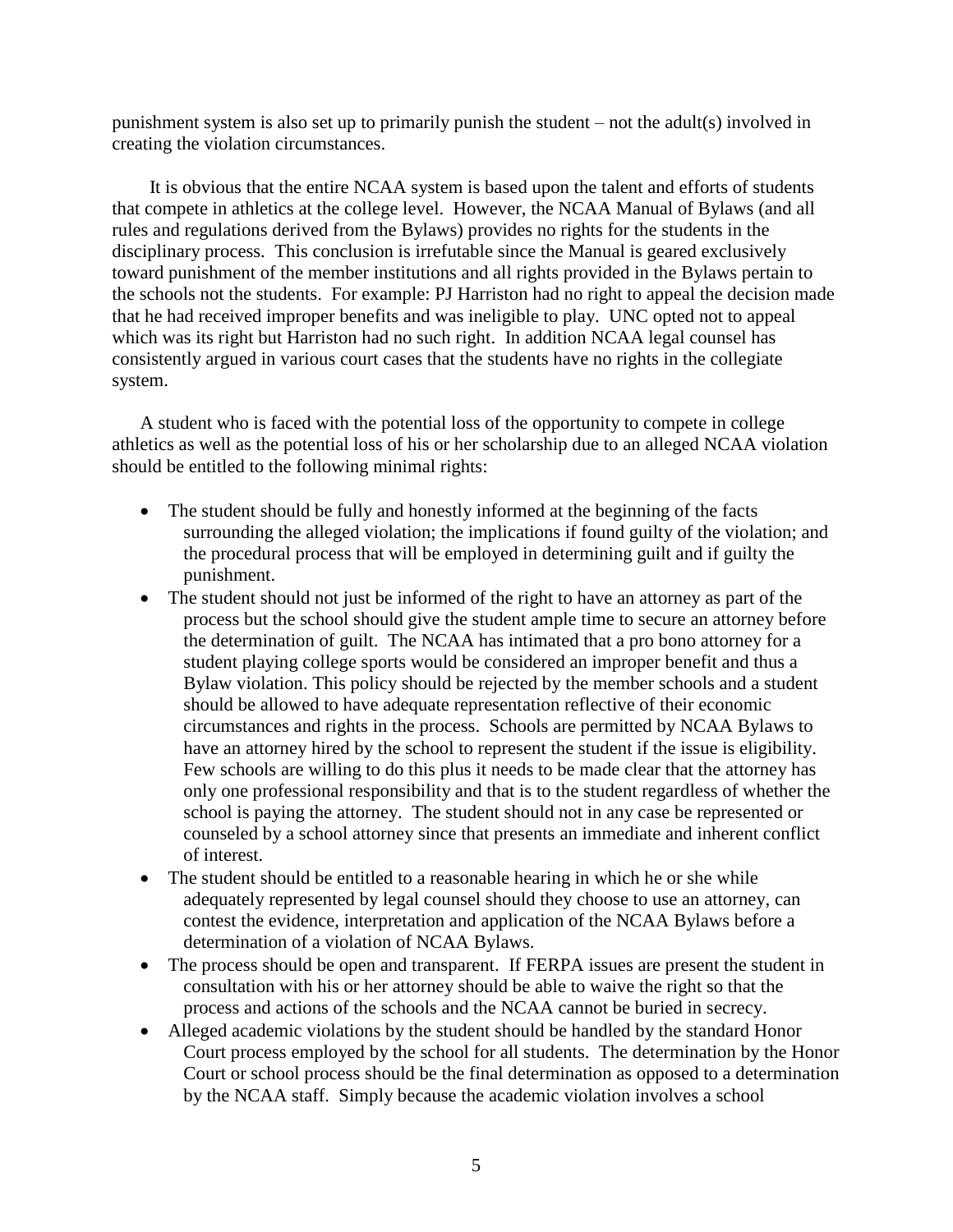employee should not make it an NCAA violation. For example Notre Dame QB Golson admitted to cheating on a test for one of his classes. He was disciplined by the school but is eligible to play this fall. Had a tutor helped him cheat on the test it would be an NCAA violation under current interpretation and potentially would result in permanent loss of eligibility. Absent an institutional academic violation a student should be subject to the school's academic process not the NCAA's and even then it should be the institution involved in disciplinary issues with the NCAA not the student.

- A student should not be required under any circumstances to waive FERPA rights by the NCAA or the school in order to either participate in college athletics or to appeal a determination of a violation of NCAA Bylaws.
- As part of an NCAA investigation, the NCAA and the schools should not be permitted to require a student to divulge personal records and information and particularly should not subject the student to inquiries by the NCAA and schools about his or hers family's personal and financial information.
- The student should have a right to appeal separate and apart from the school over any determination that an NCAA Bylaw has been violated by the student and a penalty imposed effecting his or her eligibility. The appeal should be open and transparent before an impartial body with defined procedural rights for the student. The student under any circumstance should not be forced to admit the violation before an appeal can take place.

These points are only a few of the kinds of fundamental reforms needed in the NCAA disciplinary process. However, there is much that can and should be done by UNC and all other schools who are members of the NCAA. In the NCAA Manual under the Constitution, Article 2.2 says: "Intercollegiate programs shall be conducted in a manner designed to protect and enhance the physical and educational well-being of student-athletes." A disciplinary system shrouded in secrecy, intimidation and a lack of fundamental rights for those students falls woefully short of any real compliance with this principle. The improvements and reforms considered by this Committee should include as a primary goal, the creation of a system that treats a student who participates in college athletics with the same rights and process that all other students receive in all of their collegiate activities.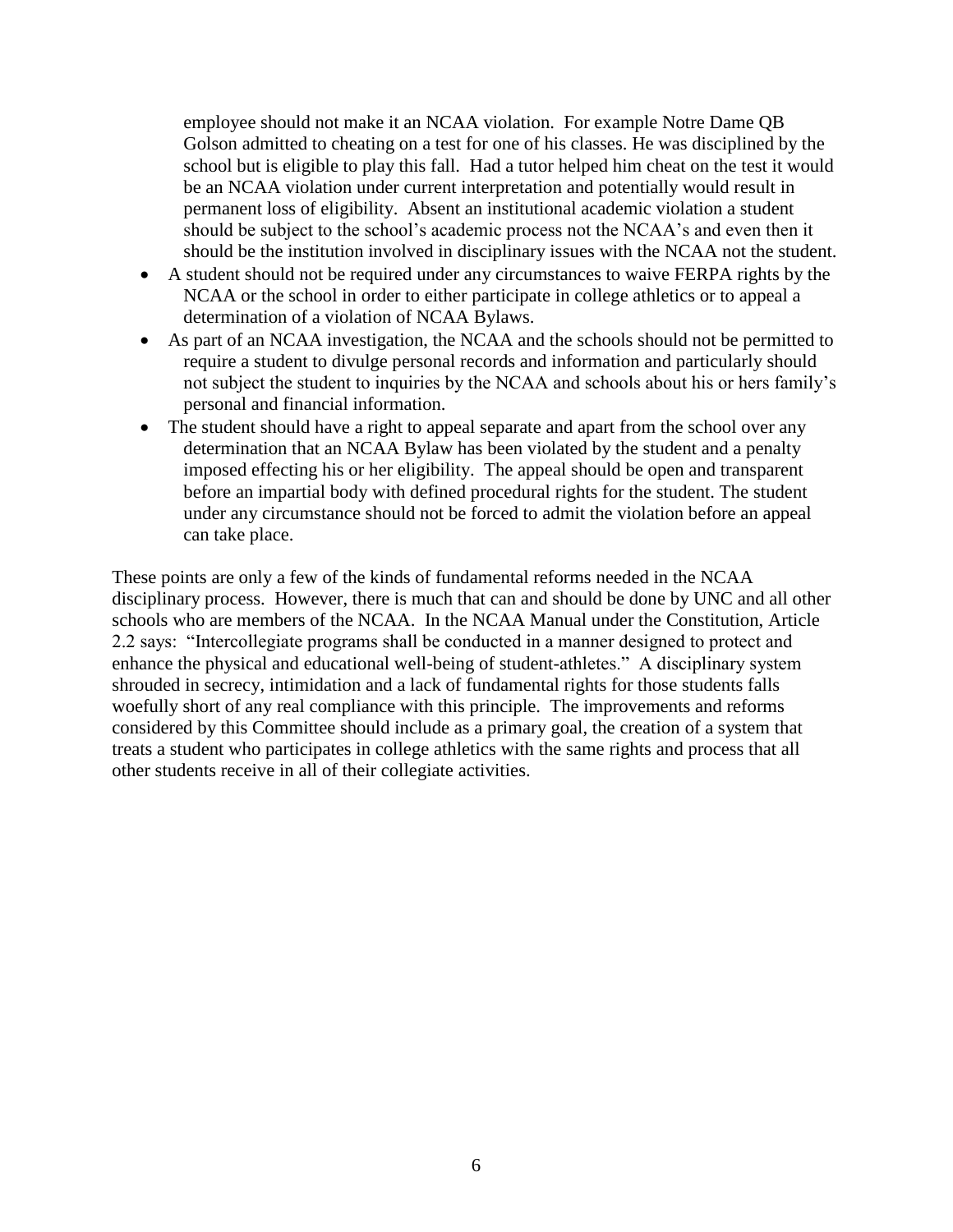### **DRAFT Friday, March 28, 2014**

### **Principles Guiding Contact Between Faculty and Academic Support Programs for Student-Athletes (ASPSA) Staff**

•Student-Athletes are students first

•Decisions about academic content, requirements, and expectations are the exclusive domain of faculty, subject to University, College and department rules. •Contact between ASPSA Staff and faculty should focus on ways to foster student learning

•ASPSA Staff may not pressure faculty for special treatment or for grades. •Faculty may not impose standards or requirements on student-athletes that are greater than those required of other students in the same classroom •Faculty may not ask advisors what final grade a student-athlete requires to remain Eligible

# **Principles Guiding Contact Between Faculty and Coaches**

• Coaches and their support staff (including, but not limited to: director of operations, administrative assistants) are prohibited from initiating communication with student-athletes' course instructors for the purpose of soliciting or discussing information related to grades and/or academic performance.

• This prohibition extends to any academic personnel (including, but not limited to: teaching assistant, etc.) who is responsible for assigning or grading a studentathlete's course work.

• All such communication regarding student-athletes' grades or academic performance must be coordinated through ASPSA.

## **Principles Guiding Contact Between ASPSA Staff and Student-Athletes**

•Student-Athletes are students first

•Discussions between ASPSA Staff and student-athletes should focus on ways to foster student learning.

•Discussions also should focus on the student-athlete's well-being and on pursuing individual academic interests and career plans. To this end, ASPSA Staff can offer advice and guidance with respect to courses and majors.

## **Resources**

When an instructor, administrator, or student has a question or concern, s/he may use any or all of the following resources:

•UNC-Chapel Hill Athletics Compliance Guidelines for Faculty http:// faculty.web.unc.edu/

•Contact the appropriate Director of Undergraduate Studies, Department Chair, or Dean https://college.unc.edu/undergraduateed/directors-of-undergraduatestudies/ •Contact the Director of ASPSA, Dr. Michelle Brown (mbrown3@email.unc.edu)